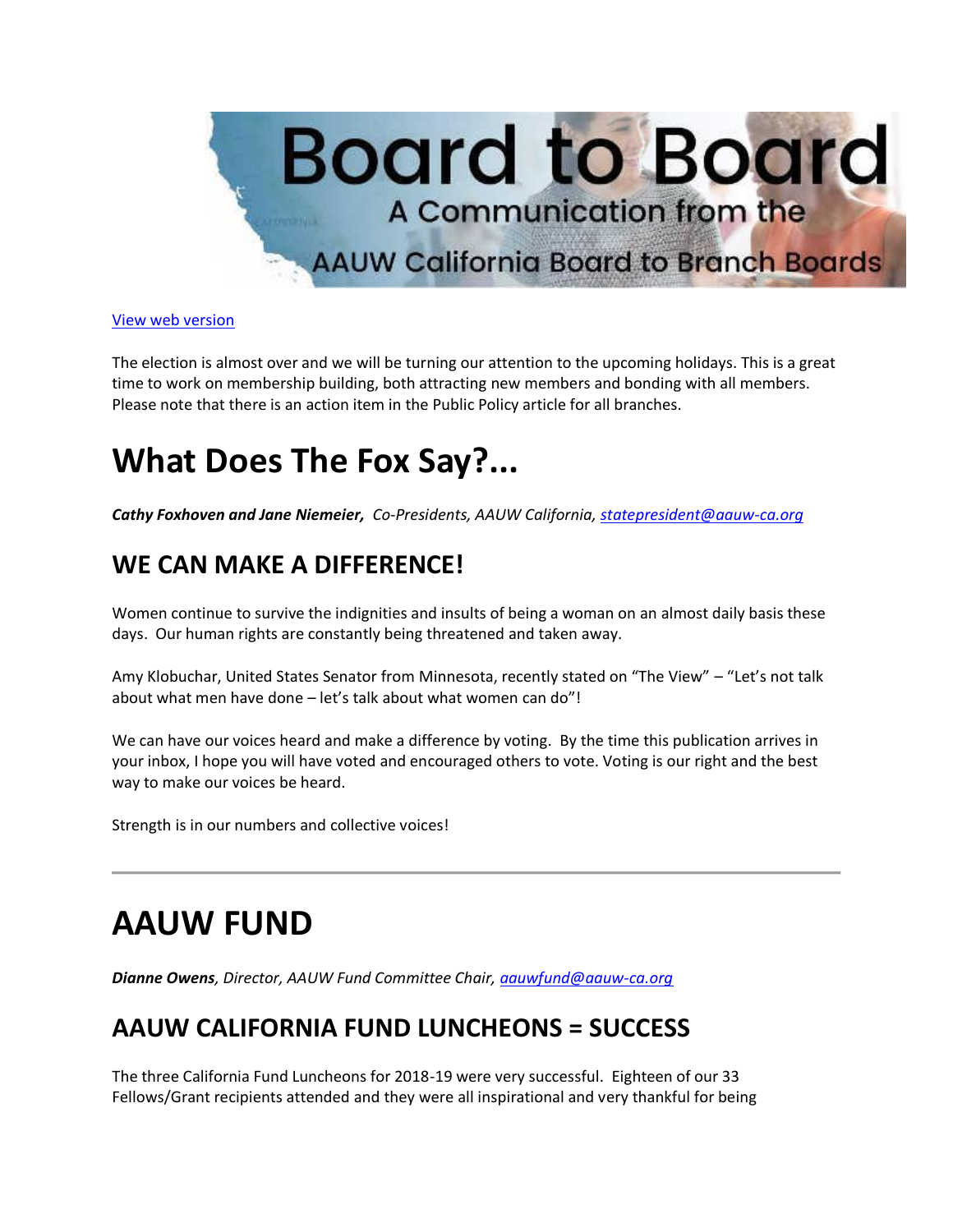chosen! For those members who couldn't attend, please take time to view the [videos](https://bor.aauw-ca.org/sendy/l/892WZcugyyn7Dp4I7u2fztNQ/rpH2NsiFbY9fSnAaEueL1w/9MSWcVsyH6ynsuuekSvgLg) of the San Francisco, Danville, and Seal Beach luncheons. You will be very proud to be an AAUW member who helped these talented women further their education or community involvement.

Remember that you can schedule a Fellow/Grant recipient every other year for your branch or IBC by filling out the **Scheduling Form** on the AAUW California website or contacting Sharon Westafer at [aauwfundspeakers@aauw-ca.org.](mailto:aauwfundspeakers@aauw-ca.org)

An additional luncheon will be held in Santa Barbara on February 9. Please email me at *[aauwfund@aauw-ca.org](mailto:aauwfund@aauw-ca.org)* for further information. More details will be in the December Board to Board.

November 15 is the deadline for the AAUW California Fund Assessment. Check with your Branch Treasurer to be sure you meet this deadline!

Happy Thanksgiving!

## **FINANCE**

*Pat Ferrer, Chief Financial Officer, Finance Committee Chair, [cfo@aauw-ca.org](mailto:cfo@aauw-ca.org)*

### **THE TAXMAN COMETH—AND OTHER THINGS DUE IN NOVEMBER**

#### **Federal and State Income Tax Filings Due November 15, 2018**

If your branch's fiscal year ends June 30 (which almost all do), you must submit your Federal income tax and State (Franchise Tax Board) tax submissions by November 15, 2018. I know that many of you have already completed both actions. For Federal, you either asked National to file for you (that opportunity is now closed) or filed the Federal return yourself. Click **[HERE](https://bor.aauw-ca.org/sendy/l/892WZcugyyn7Dp4I7u2fztNQ/TvvvB763inFnYTZweOCTCuyw/9MSWcVsyH6ynsuuekSvgLg)** for the link to file the "postcard" Federal 990 N and the Franchise Tax Board (FTB) 199N.

While the online filing looks intimidating you will find it is easier than it looks. Also, the IRS has tightened its login procedures—so, while you may have notes from prior years regarding the IRS login you may need to set up a new one.

You don't know your branch's FTB Entity Number? Please email me at [cfo@aauw-ca.org](mailto:cfo@aauw-ca.org) or our office administrator at [office@aauw-ca.org.](mailto:office@aauw-ca.org) We have a list of most, but not all Entity Numbers.

#### **Payment for Insurance and Fund Assessment Due November 15th!**

Through 10/25/2018, we have received and processed over 80% of the payments for the insurance and fund assessment bills sent in September. AAUW California paid for the insurance bill in FULL back in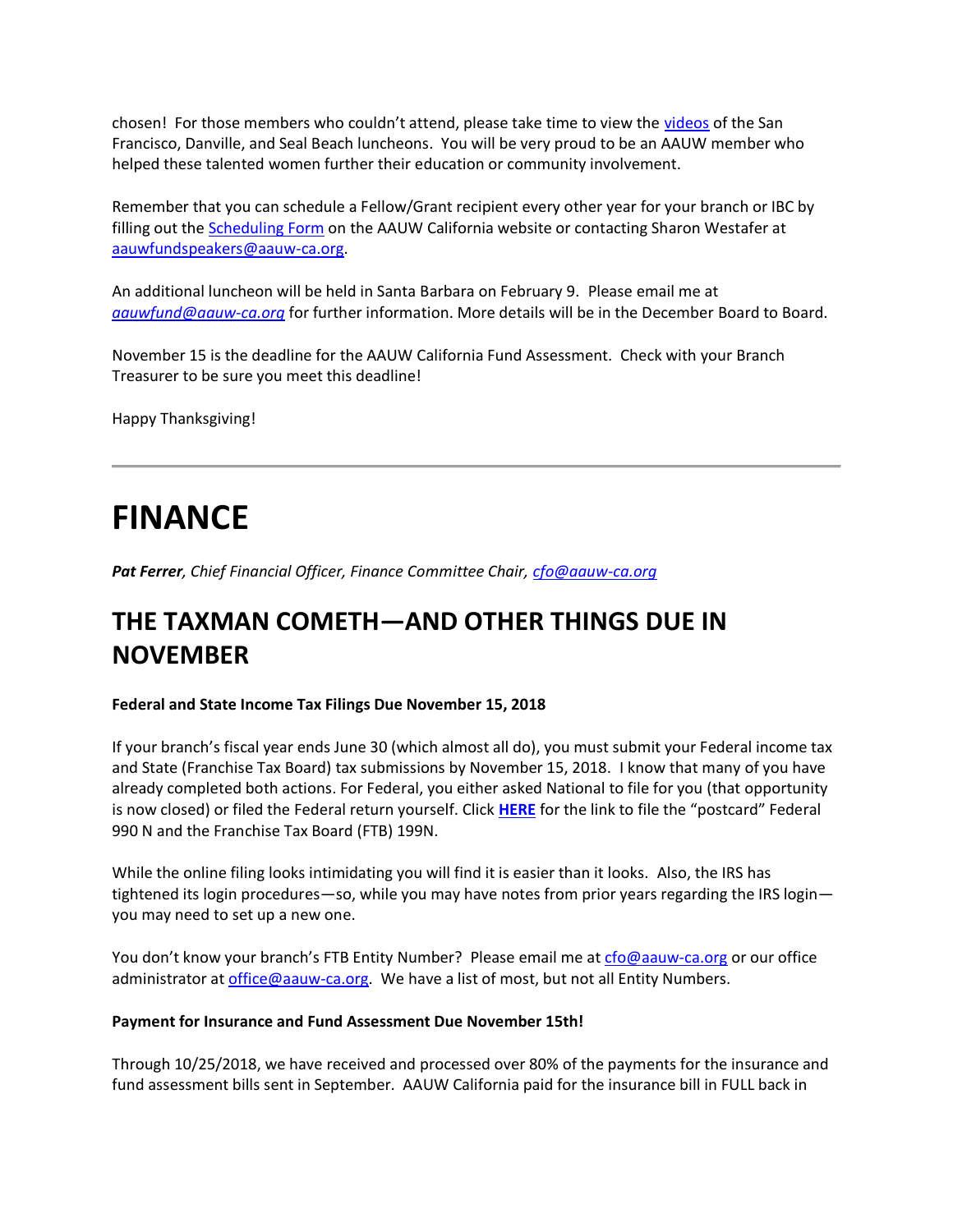July. This is a major expense and quite a drain on our checking account. Timely reimbursement is appreciated.

Our office administrator sent out reminder notices for the outstanding bills earlier in October. If your check is in the mail, thank you. The initial bill and the reminder notices were sent through QuickBooks to the Branch Treasurer(s) and President(s) using the email addresses provided in the Board Officer Report by your branch. If you did not receive the initial document or the reminder, please contact me at [cfo@aauw-ca.org](mailto:cfo@aauw-ca.org) or our office administrator at [office@aauw-ca.org](mailto:office@aauw-ca.org) for a copy.

#### **Help Me Help You**

The Finance Committee's Strategic Plan goal for this fiscal year is to provide information to the branch treasurers on how to make the job less time-consuming. A survey will be sent to each branch treasurer this month. Please complete and return as requested. We will focus our efforts on the areas considered to be of the highest value by those currently in the job.

#### **Entity Status Letter**

A big Thank You! goes out to Belle Bohn, the Finance Officer of Carlsbad Oceanside Vista (COV) Branch. She advised me of the ability to get a letter from the Franchise Tax Board (FTB) as to the organizational status of a branch. Documentation is often needed to prove your branch is a non-profit in good standing. The information is now on the [AAUW California website](https://bor.aauw-ca.org/sendy/l/892WZcugyyn7Dp4I7u2fztNQ/TvvvB763inFnYTZweOCTCuyw/9MSWcVsyH6ynsuuekSvgLg) and the direct link to the FTB is **[HERE](https://bor.aauw-ca.org/sendy/l/892WZcugyyn7Dp4I7u2fztNQ/Vp51DReP7ftGPi31VYdP6A/9MSWcVsyH6ynsuuekSvgLg)**.

Thank you to all the branch treasurers! I know this is a job that requires many hours every month and the first few months can be the busiest.

## **FINANCIAL LITERACY**

*Bakula Maniar, Financial Literacy Committee Chair, [financialliteracy@aauw-ca.org](mailto:financialliteracy@aauw-ca.org)*

### **DID YOU KNOW THAT 57% OF MEN TRY TO NEGOTIATE THEIR SALARY BUT ONLY 7% OF WOMEN DO?**

While unveiling the Work Smart online, Kimberly Churches declared that women still only make 80 cents per dollar, but our AAUW members can narrow that gap. [Work Smart Online](https://bor.aauw-ca.org/sendy/l/892WZcugyyn7Dp4I7u2fztNQ/ykaeey6L892X1AfeTdRpwwMg/9MSWcVsyH6ynsuuekSvgLg) will teach you. It is a free, easy and engaging salary negotiation course to help women earn the pay they deserve. The Financial Literacy Committee encourages every AAUW member to take the course themselves and to share it with friends and family. By promoting this program, we can support AAUW's goal to train ten million women to negotiate their fair pay.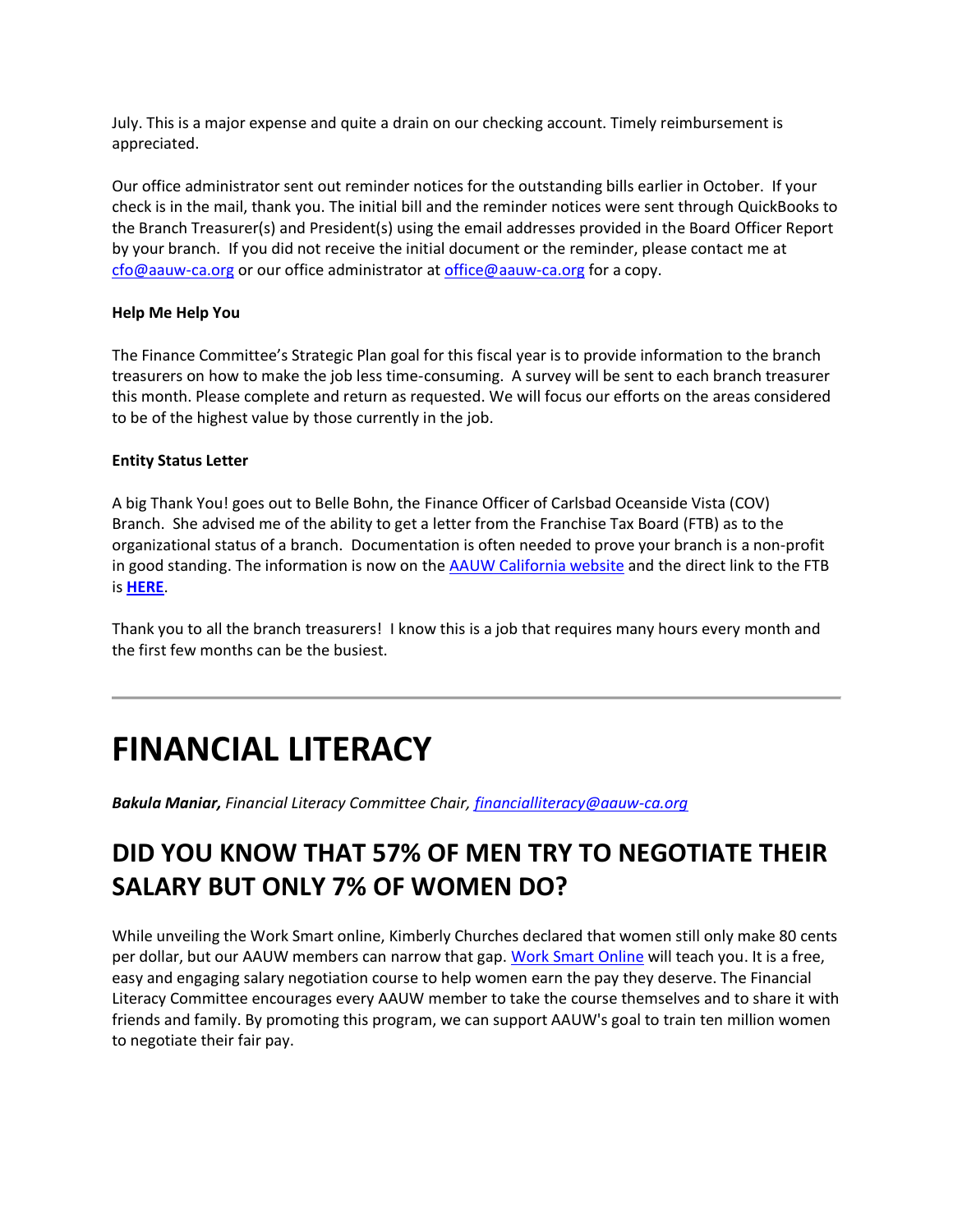AAUW is part of a Collaborative Initiative in San Francisco which has been holding Work Smart workshops since August 2018. Several have already been held and several more have been scheduled. The goal is to train 20,000 women by 2020.

Start Smart is still going strong on various campuses. We have completed more than 175 workshops in various colleges throughout California and trained many college students to negotiate their salary.

We are also working to add practical information about student loans to our existing Money Trek modules to make that curriculum complete.

## **LEADERSHIP DEVELOPMENT**

*Sharyn Siebert, Director, Leadership Development Committee Chair[, leaderdev@aauw-ca.org](mailto:leaderdev@aauw-ca.org)*

I am thankful to all of you branch leaders for devoting your time to maintaining your vibrant branches.

In order to help grow new branch leaders, consider asking "newbies" if they would help interview for Tech Trek and local scholarships (if your branch has those). I have found that being involved in one or both of these activities truly engages members. It is a way to "ease" them into further leadership involvement.

Then you too will be thankful.

## **MEMBERSHIP**

*Deanna Arthur, Director, and Charmen Goehring, Director, Membership Committee Co-Chairs, [membership@aauw-ca.org](mailto:membership@aauw-ca.org)*

### **THANKFUL FOR MEMBERS!**

Our members make our branches special and help push our mission forward. Don't get too busy this holiday season to share AAUW with potential members- we have much to offer them! California is home to literally thousands of national members (formerly known as MALs). These members might not realize your branch is in the community. This season, when lots of branches are hosting fun holiday meetings and events, consider inviting your local national members to your branch event. You can get the list on aauw.org in the [Member Services Database](https://bor.aauw-ca.org/sendy/l/892WZcugyyn7Dp4I7u2fztNQ/iBqLnyPA6BBdnvuKnN892VCg/9MSWcVsyH6ynsuuekSvgLg) (MSD). They are listed by zip code so you can easily find those living in your branch area. While you are in the MSD, take a moment to check your branch roster for accuracy- any member not renewed by November 30 will be dropped.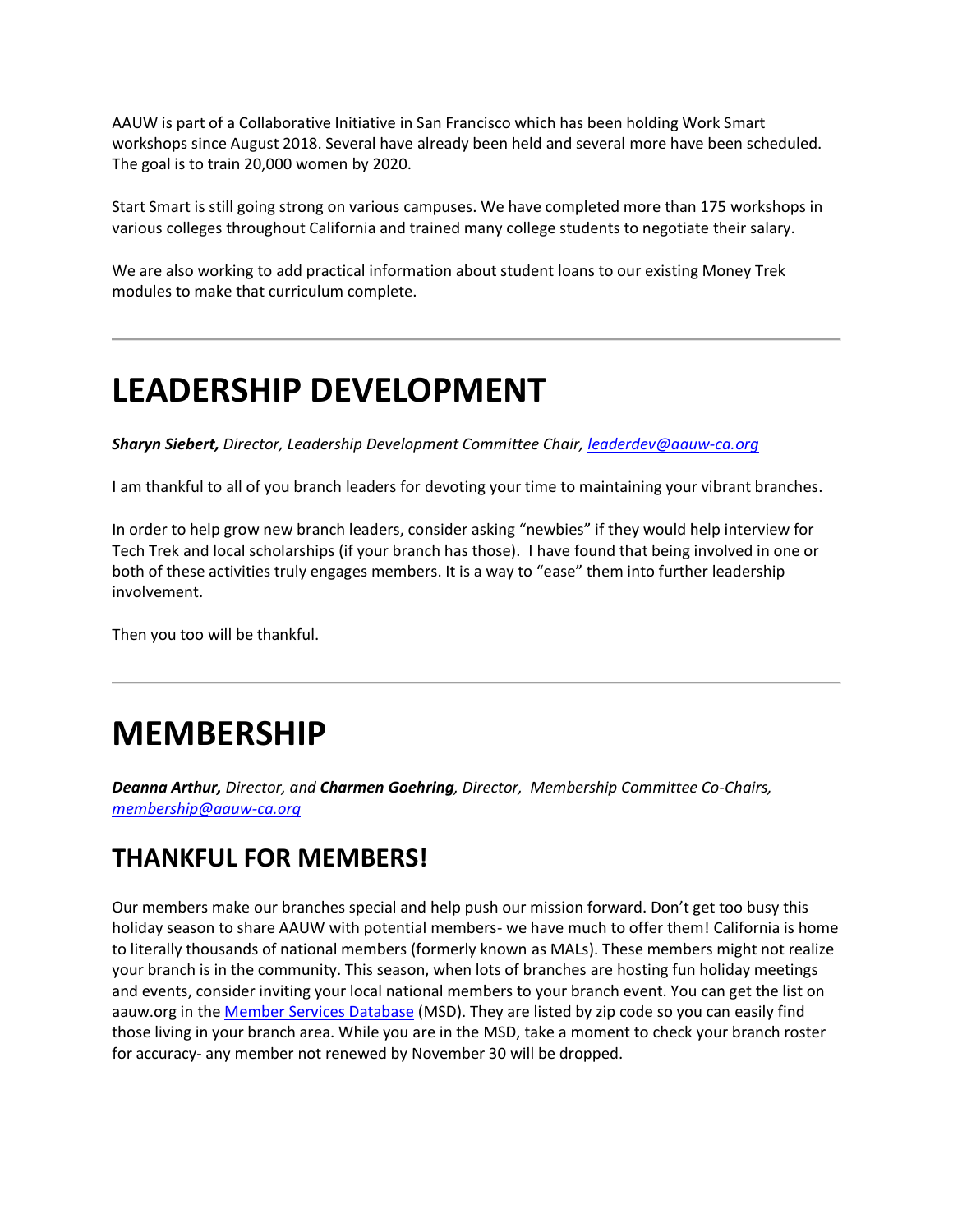This season, give thanks for your current members and those who have yet to join – and then go out, share our AAUW mission and recruit new members to join us!

## **NOMINATIONS & ELECTIONS**

*Susan Negrete, Nominations & Elections Chair[, nominating@aauw-ca.org](mailto:nominating@aauw-ca.org)*

### **CALIFORNIA LEADERS GOT ON BOARD THE MISSION TRAIN!**

Branch and IBC leaders assisted AAUW California's 2019 election train in getting closer to its destination.

Thanks to all Branch and IBC leaders who responded to October calls from the 2019 Nominations & Elections Committee to discuss the talented leaders in your areas.

Our conversations and leaders' thoughtful feedback indicated a real effort to support the upcoming state election.

2019 open board positions are:

- Chief Financial Officer (CFO)
- President-Elect
- 2 Directors (at Large)

#### **Our message this month is – it's not too late!**

You still have time to submit more nominations before the December 1 deadline for candidate submission.

*Please continue to consider and nominate the talented members you'd like to see run in our 2019 Elections.*

Don't forget: the Committee will contact the nominees and give them the compliment of your nomination. We'll encourage them to run and provide campaign information and procedures.

#### **Candidate Nomination Forms are due December 1, 2018.**

Need more info? Go to [Nominations & Elections](https://bor.aauw-ca.org/sendy/l/892WZcugyyn7Dp4I7u2fztNQ/eGXIuGTMD8zxa3sNmLvLmw/9MSWcVsyH6ynsuuekSvgLg) in the AAUW California website or contact N&E Chair.

AAUW California needs leaders who will help us meet our organization's goals and efforts.

**Stay on Board the Mission Train** – Take another look at the talented members you can encourage to run for office. **And don't forget –** *that member could be YOU!*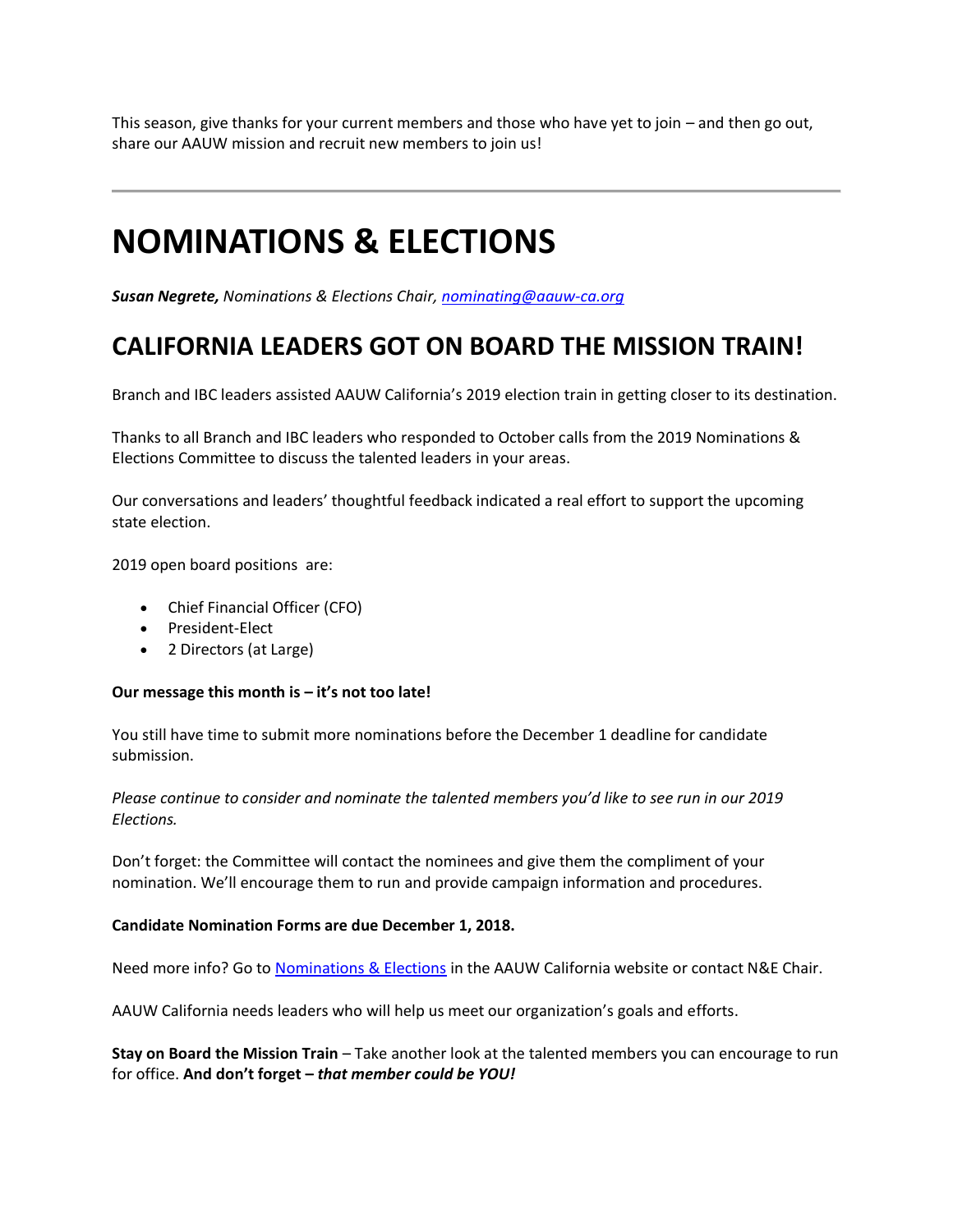## **PROGRAM**

*Kathleen Harper, Director, Program Committee Chair, [program@aauw-ca.org](mailto:program@aauw-ca.org)*

### **This Month's Program Spotlight**

### **Is On….**

### **19 Branches who held a GOTV event in**

### **October!**

With such a critical election this November, many branches were working hard in October to urge their members and their communities to get out there and vote and to educate them about the issues. This month we recognize those who presented an election-related program or hosted a community event, such as candidate forums, community/college tabling, and partnering with the League of Women Voters to educate members on the propositions: Antelope Valley, Atascadero, Benicia-Vallejo, Carlsbad-Oceanside-Vista, Chico, Citrus Heights-American River, Half Moon Bay, La Mesa-El Cajon, Long Beach, Mariposa, Marysville-Yuba City, Oroville, Palm Springs, Poway-Penasquitos, San Francisco, San Mateo, Santa Clarita, Santa Cruz, and Sunnyvale-Cupertino.

AAUW Programs gets its information from branches who submit their newsletters. If your branch held a GOTV program or event and is not included above, we congratulate you, but we are sorry we missed hearing about it. If you'd like to "be in the spotlight" in the future, make sure you send your newsletter to [branchnewsletters@aauw-ca.org.](mailto:branchnewsletters@aauw-ca.org)

# **PUBLIC POLICY**

*Nancy Mahr, Director, Public Policy Committee Chair, [publicpolicy@aauw-ca.org](mailto:PublicPolicy@aauw-ca.org)*

### **PUBLIC POLICY DOUBLE –** *PRIORITIES AND POSITIONS*

#### **Time To Update AAUW California Public Policy Priorities**

Our Public Policy priorities guide all actions that relate to public policy issues, including our action on legislation. Our Priorities are reviewed and revised every two years. This is the year to initiate the review and revision for 2019-2021. The Public Policy Committee would like to engage as many members as possible in discussing the revision and contributing suggestions.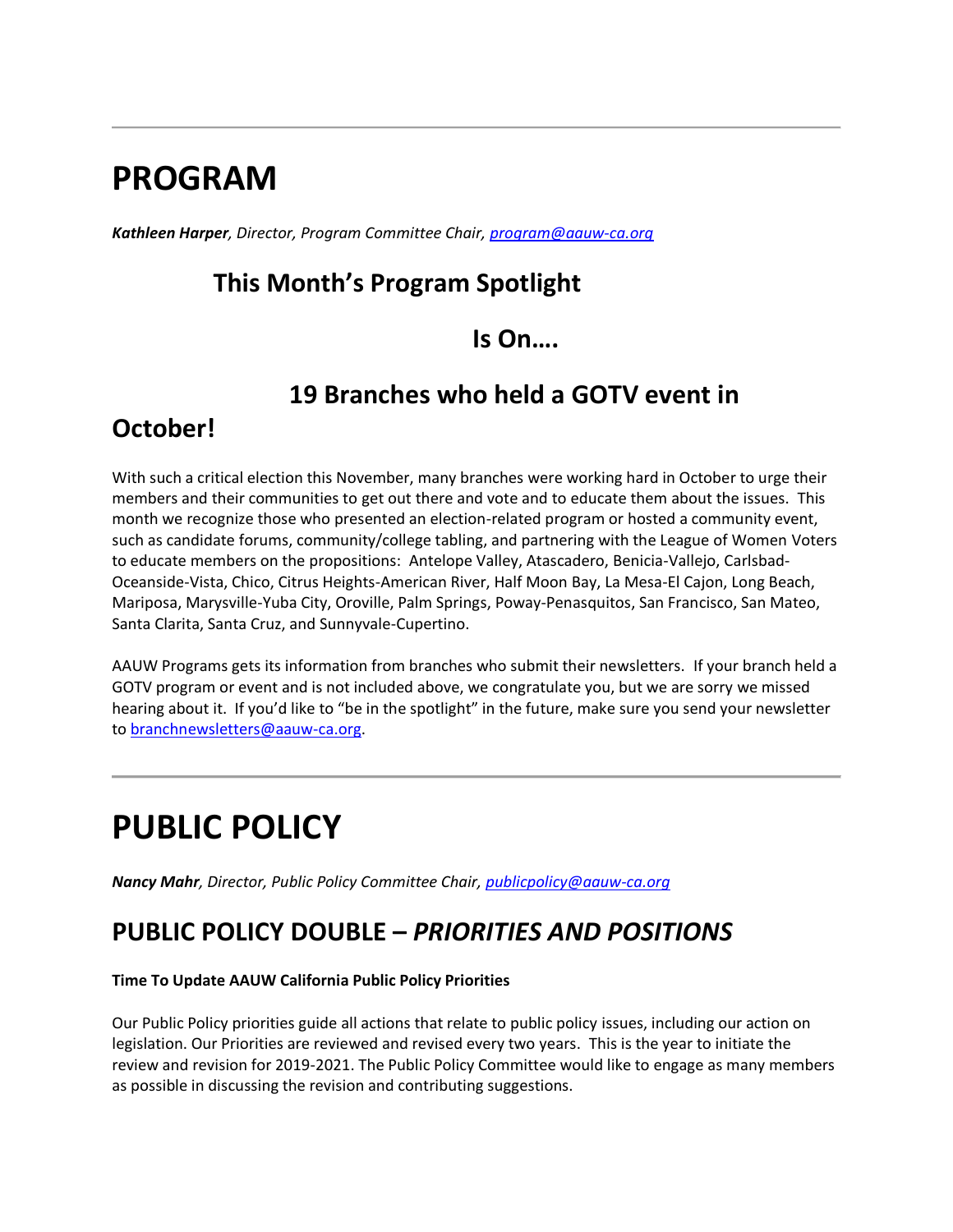In 2017, we used a branch discussion model to do this work. Reports showed that good discussions occurred. This year, we are repeating this process, asking each branch to put the current public policy priorities on your branch agenda for review and discussion. Your discussion will determine if your branch wants to continue our current priorities, delete any of them or change any of them. You may also wish to recommend a new priority. Every branch is welcome to participate.

This discussion can involve only your board, or a full branch meeting, or some other group of branch members that may meet.

Based on your input, the Public Policy Committee will develop proposed priorities for 2019-2021 and submit them to the members for a vote in the spring on 2019. The resulting document will be published in a brochure and posted on the state website.

You will receive a form for reporting the outcome of your discussion. The deadline for returning the completed form is January 30, 2019. Plan your meetings now. Don't wait to receive the reporting form. You can find our current [2017-2019 Public Policy Priorities](https://bor.aauw-ca.org/sendy/l/892WZcugyyn7Dp4I7u2fztNQ/Ys4FaIxjhMw4VMakroanIQ/9MSWcVsyH6ynsuuekSvgLg) on the AAUW California website.

Email Nancy Mahr, Public Policy Committee Chair, if you have any questions.

## **SPEECH TREK**

*Marlene Cain, AAUW California Speech Trek Coordinator, [speechtrek@aauw-ca.org](mailto:speechtrek@aauw-ca.org)*

### **HOW CAN WE ELIMINATE VIOLENCE AIMED AT OUR SCHOOLS? SPEECH TREK UPDATE!**

We are rocking and rolling!

Congratulations to the following branches who have declared their desire to participate in Speech Trek 2018-2019: **(If your Branch is not on this list and you want to participate,** *call Marlene Cain right away* at 909.866.2819. She can email you everything you need.)

- ALHAMBRA-SAN GABRIEL
- BIG BEAR VALLEY
- DEL MAR LEUCADIA
- DIAMOND BAR-WALNUT
- FOOTHILLS OF EL DORADO
- HALF MOON BAY
- LA MESA-EL CAJON
- LOMPOC-VANDENBERG
- **MARIPOSA**
- MORGAN HILL
- OAKDALE-RIVERBANK-ESCALON